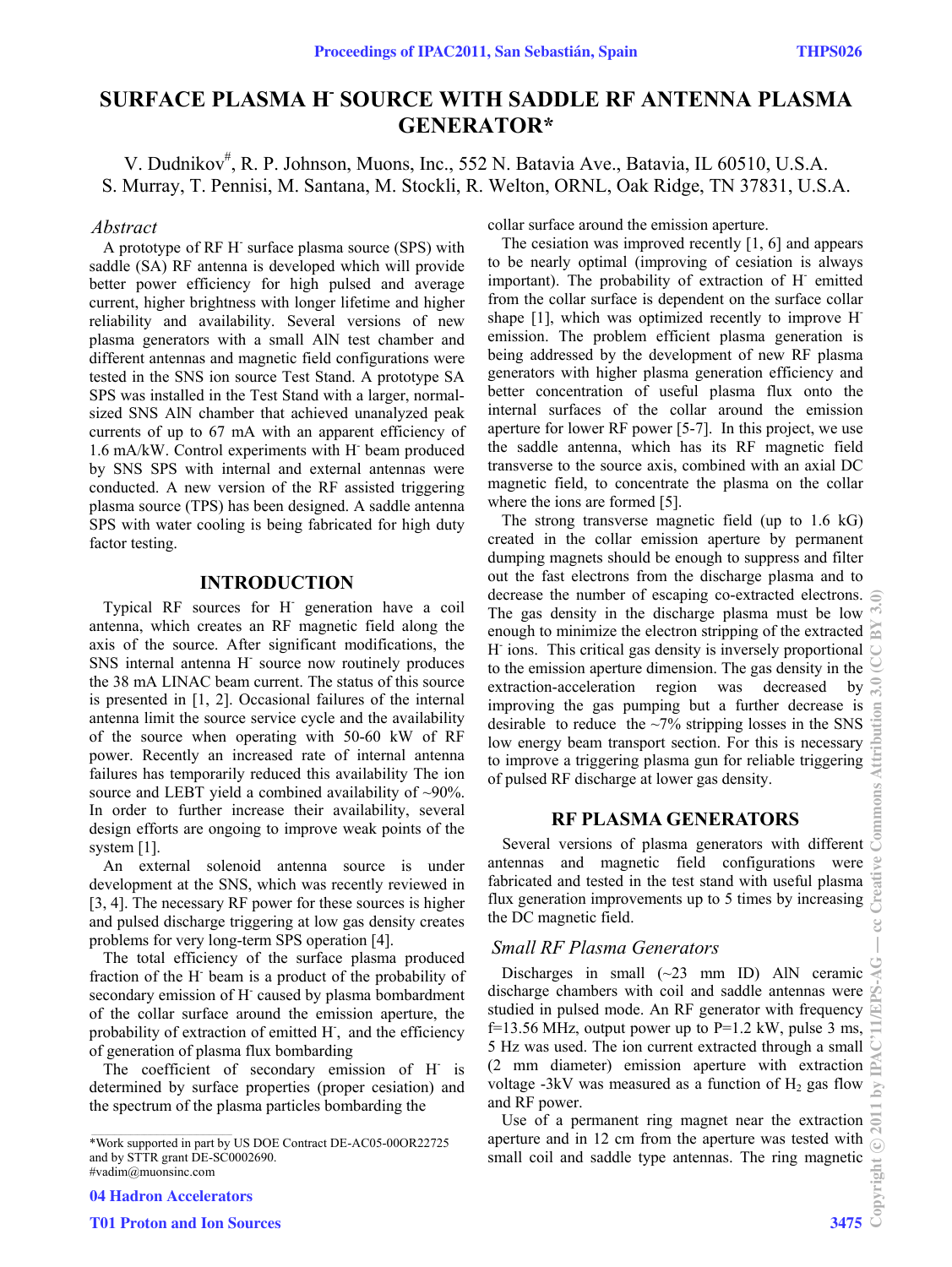field increases the plasma density and decreases significantly (up to 20 times) the gas density necessary for pulsed discharge triggering (self-triggering without external plasma generator). The emission current density to the collector was as high as  $J_c \sim 60 \text{ mA/cm}^2$  at  $P_{rf} \sim 1$ kW, which is up to 5 times higher than without the ring's magnetic field. These plasma sources can be used for pulsed discharge triggering at very low gas density.

#### *Large RF Plasma Generators*

The schematic of a large RF plasma generator with the AlN ceramic discharge chamber, prototype saddle antenna, and DC magnetic coil is shown in Fig. 1. The chamber has an ID=6.8 cm. The saddle antenna in this prototype plasma source with inductance L=2.7 μH was made from Litz type wire.

The plasma density distribution was measured by collectors extracting the ion beam current through small emission apertures locating along a radius in the end plate attached to the discharge chamber.



Figure 1: Upgraded design of the Advanced RF Saddle antenna SPS with RF plasma gun for pulsed RF discharge triggering (yellow-ceramic AlN; red-magnetic coil; orange-saddle antenna; magenta-magnetic insert ring).

The end plate had seven 2-mm diameter emission apertures so that is about half that of the SNS 7-mm diameter ion source outlet. The longitudinal magnetic field was created by a magnetic coil wound from a copper tube of 4-mm OD in two layers with 25 turns per layer.

## *Experimental Results*

The collector current increased up to 5 times from 12  $mA/cm<sup>2</sup>$  to 60 mA/cm<sup>2</sup> as the magnetic field increased from 0 to 250 G.. The ion current density distributions for different magnetic fields are shown in Fig. 2. For low magnetic field  $(I_m \text{ up to } 20\text{A})$  the radial distribution of plasma density is flat. For higher magnetic fields, the

plasma density inside 2 cm radius is much higher. The same increase of ion current density on the axis with increasing magnetic field was observed in saddle antenna discharges at f=5 MHz.



Figure 2: Radial distribution of current density of extracted positive ions for different magnetic fields (coil current  $I_m$ ), as determined from the 7 collectors.

#### **SA RF SPS IN THE TEST STAND**

The prototype of the saddle antenna RF H- SPS (SA RF SPS) was tested in the SNS test stand as shown in Fig. 3. The first tests used a plasma plate with a molybdenum conical collar with a 300 G magnetic filter and a 1.6 kG electron dumping magnet. The DC magnetic coil was excited by a manually regulated current supply  $(I_m = 0$  to 74 A) and was cooled by water flow. A plasma gun with DC glow discharge was used for the pulsed RF discharge triggering at low gas density.

A pulsed RF (2 MHz) discharge with duration 0.4 ms, 10Hz and power up to 56 kW was used. Stable, reproducible generation of H- beam was reached. The beam pulse shape depends on gas flow, magnetic field, and RF matching network tuning.



Figure 3: RF SPS saddle antenna, magnetic coil, and external Cs source attached to the test stand.

The H<sup>-</sup> current measured by the Faraday cup  $I_{fc}$ increased by a factor of ten as the longitudinal magnetic field B was increased from 0 to 250 G. The plasma gun operated as the gas flow was decreased down to  $Q=8.8$  sccm (standard cm<sup>3</sup>/minute), while the H<sup>-</sup> current increased up to 15 mA at  $P_{rf}$ =15 kW (H<sup>-</sup> generation efficiency  $I_{fc}/P_{rf} = 1$  mA/kW before cesiation).

The magnetic field from the DC coil is below 50 G at the emission aperture and does not change the suppression and deflection of co-extracted electrons by the dumping magnetic field at  $B_d=1.6$  kG

> 04 Hadron Accelerators T01 Proton and Ion Sources